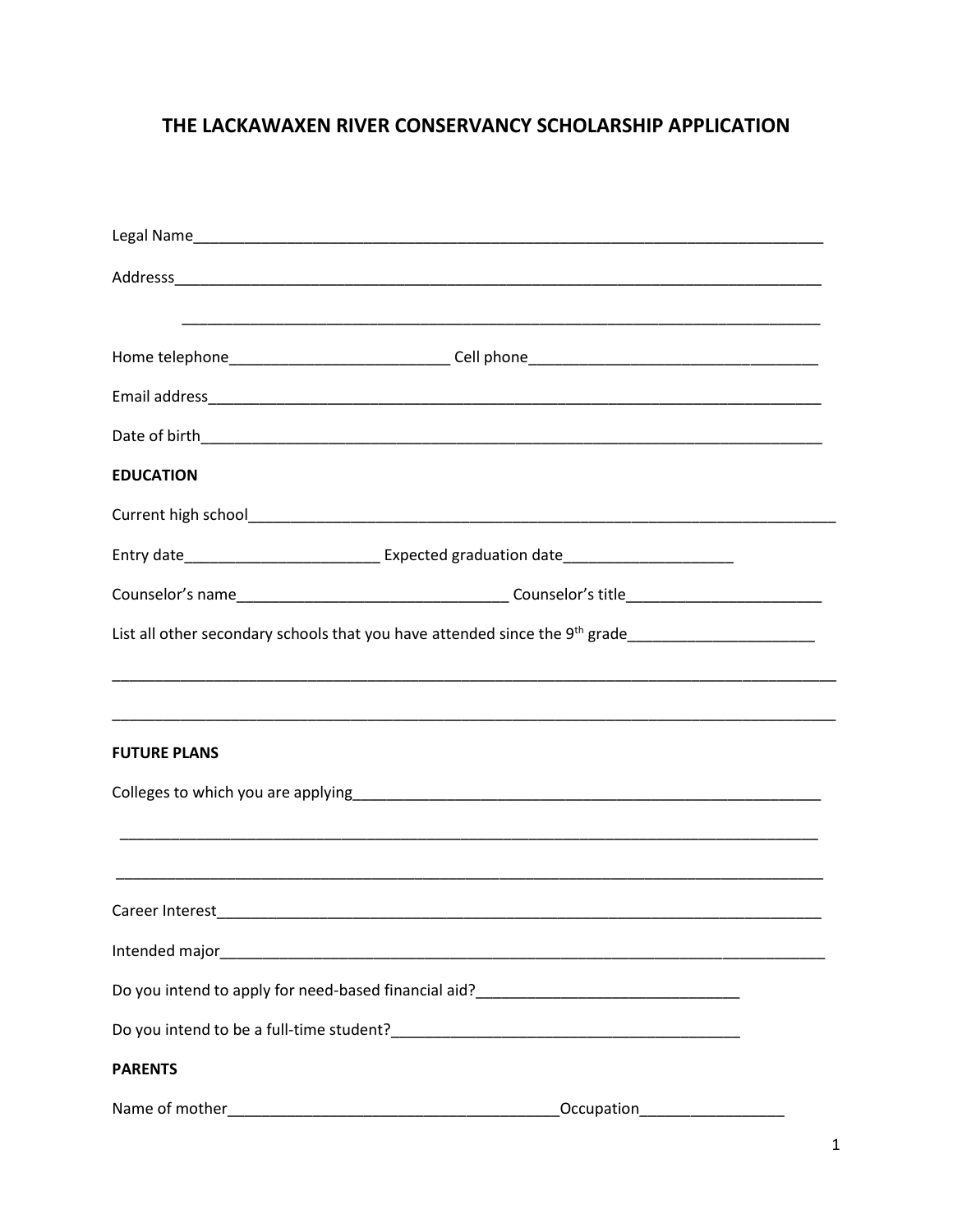| Name of legal guardian (if appropriate)_________________________________Occupation_________________ |                                                                                                                  |  |  |  |  |
|-----------------------------------------------------------------------------------------------------|------------------------------------------------------------------------------------------------------------------|--|--|--|--|
| Parents' marital status in relation to each other: Married________ Domestic Partners____            |                                                                                                                  |  |  |  |  |
| Widowed Separated Divorced Mother remarried                                                         |                                                                                                                  |  |  |  |  |
| Father remarried _______                                                                            |                                                                                                                  |  |  |  |  |
|                                                                                                     |                                                                                                                  |  |  |  |  |
| <b>SIBLINGS</b>                                                                                     |                                                                                                                  |  |  |  |  |
|                                                                                                     |                                                                                                                  |  |  |  |  |
|                                                                                                     |                                                                                                                  |  |  |  |  |
|                                                                                                     |                                                                                                                  |  |  |  |  |
|                                                                                                     |                                                                                                                  |  |  |  |  |
|                                                                                                     |                                                                                                                  |  |  |  |  |
|                                                                                                     | If more space is needed check here _______and continue on the back of this page                                  |  |  |  |  |
|                                                                                                     |                                                                                                                  |  |  |  |  |
|                                                                                                     |                                                                                                                  |  |  |  |  |
|                                                                                                     |                                                                                                                  |  |  |  |  |
|                                                                                                     | Please describe any family circumstances that you would like us to know ___________________________              |  |  |  |  |
|                                                                                                     |                                                                                                                  |  |  |  |  |
|                                                                                                     |                                                                                                                  |  |  |  |  |
|                                                                                                     |                                                                                                                  |  |  |  |  |
|                                                                                                     |                                                                                                                  |  |  |  |  |
|                                                                                                     |                                                                                                                  |  |  |  |  |
|                                                                                                     |                                                                                                                  |  |  |  |  |
|                                                                                                     | Please indicate enrichment experiences that you have had including college courses, summer programs              |  |  |  |  |
|                                                                                                     | or other programs experience and the contract of the contract of the contract of the contract of the contract of |  |  |  |  |

\_\_\_\_\_\_\_\_\_\_\_\_\_\_\_\_\_\_\_\_\_\_\_\_\_\_\_\_\_\_\_\_\_\_\_\_\_\_\_\_\_\_\_\_\_\_\_\_\_\_\_\_\_\_\_\_\_\_\_\_\_\_\_\_\_\_\_\_\_\_\_\_\_\_\_\_\_\_\_\_\_\_\_\_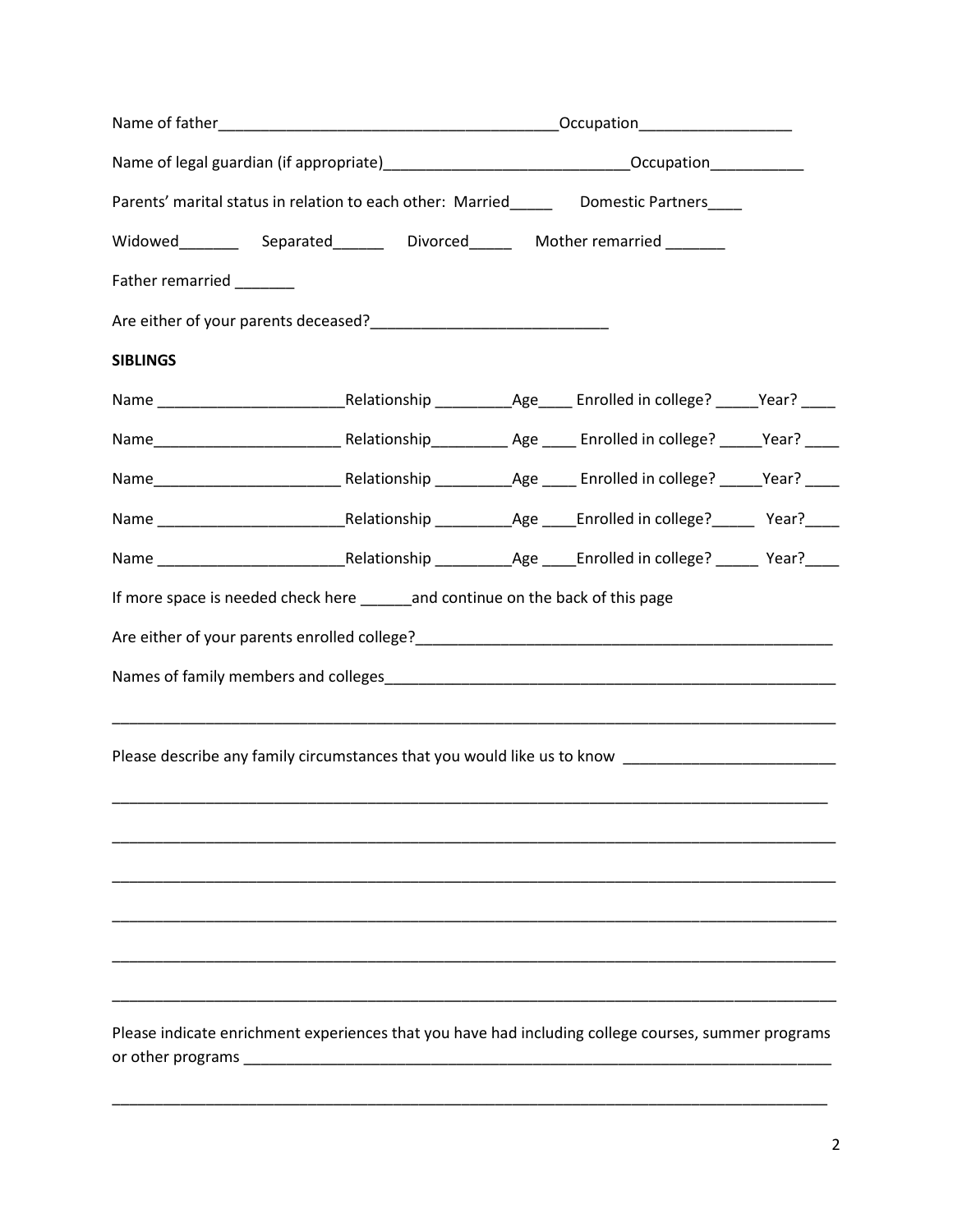#### **EXTRACURRICULAR ACTIVITIES AND WORK EXPERIENCE**

Please list your principal extracurricular activities, including in-school activities, employment, and volunteer experiences.

\_\_\_\_\_\_\_\_\_\_\_\_\_\_\_\_\_\_\_\_\_\_\_\_\_\_\_\_\_\_\_\_\_\_\_\_\_\_\_\_\_\_\_\_\_\_\_\_\_\_\_\_\_\_\_\_\_\_\_\_\_\_\_\_\_\_\_\_\_\_\_\_\_\_\_\_\_\_\_\_\_\_\_\_\_

\_\_\_\_\_\_\_\_\_\_\_\_\_\_\_\_\_\_\_\_\_\_\_\_\_\_\_\_\_\_\_\_\_\_\_\_\_\_\_\_\_\_\_\_\_\_\_\_\_\_\_\_\_\_\_\_\_\_\_\_\_\_\_\_\_\_\_\_\_\_\_\_\_\_\_\_\_\_\_\_\_\_\_\_\_

|  | Position held_____________________ |  |
|--|------------------------------------|--|
|  |                                    |  |
|  |                                    |  |
|  |                                    |  |
|  |                                    |  |
|  |                                    |  |
|  |                                    |  |
|  |                                    |  |
|  |                                    |  |
|  |                                    |  |

On a separate sheet of paper please write a well-developed essay in which you discuss an environmental issue of personal, local, or national concern and its importance to you. Be sure to include your name and school at the top of your paper.

| <b>Signature</b> | `-- |
|------------------|-----|
|                  |     |

**Parent's signature**\_\_\_\_\_\_\_\_\_\_\_\_\_\_\_\_\_\_\_\_\_\_\_\_\_\_\_\_\_\_\_\_\_\_\_\_\_\_\_\_\_\_\_\_\_\_\_\_\_\_\_**Date**\_\_\_\_\_\_\_\_\_\_\_\_\_\_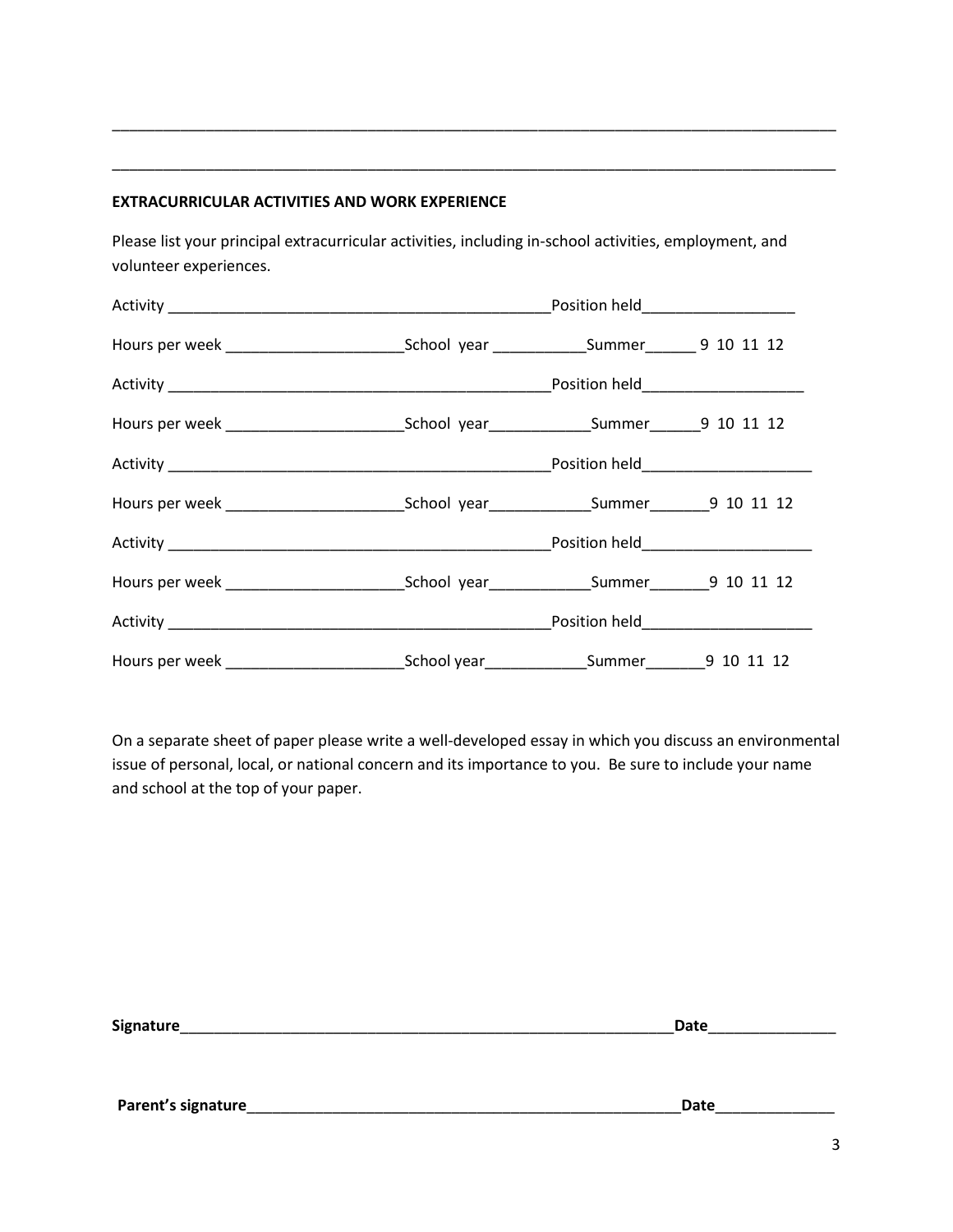## **SCHOOL REPORT**

### **TO THE APPLICANT**

After completing the information below, please give this application form to your school counselor.

| <u> 1989 - Johann Stoff, amerikansk politiker (d. 1989)</u>                                                                                                                                                                                                                              |                   |
|------------------------------------------------------------------------------------------------------------------------------------------------------------------------------------------------------------------------------------------------------------------------------------------|-------------------|
| Current year courses: Please indicate title, level (AP, honors, etc.) and credit value of all the courses you<br>are taking this year.                                                                                                                                                   |                   |
| Semester 1                                                                                                                                                                                                                                                                               | Semester 2        |
|                                                                                                                                                                                                                                                                                          |                   |
|                                                                                                                                                                                                                                                                                          |                   |
|                                                                                                                                                                                                                                                                                          |                   |
|                                                                                                                                                                                                                                                                                          |                   |
|                                                                                                                                                                                                                                                                                          |                   |
| By signing this form, I authorize all schools that I have attended to release my official transcript and all<br>requested records, so that my application for The Lackawaxen River Conservancy Scholarship can be<br>reviewed by the Lackawaxen River Conservancy Scholarship Committee. |                   |
| Applicant's signature expansion of the state of the state of the state of the state of the state of the state o                                                                                                                                                                          | Date ____________ |
| Parent's signature experience and the set of the set of the set of the set of the set of the set of the set of                                                                                                                                                                           | Date              |